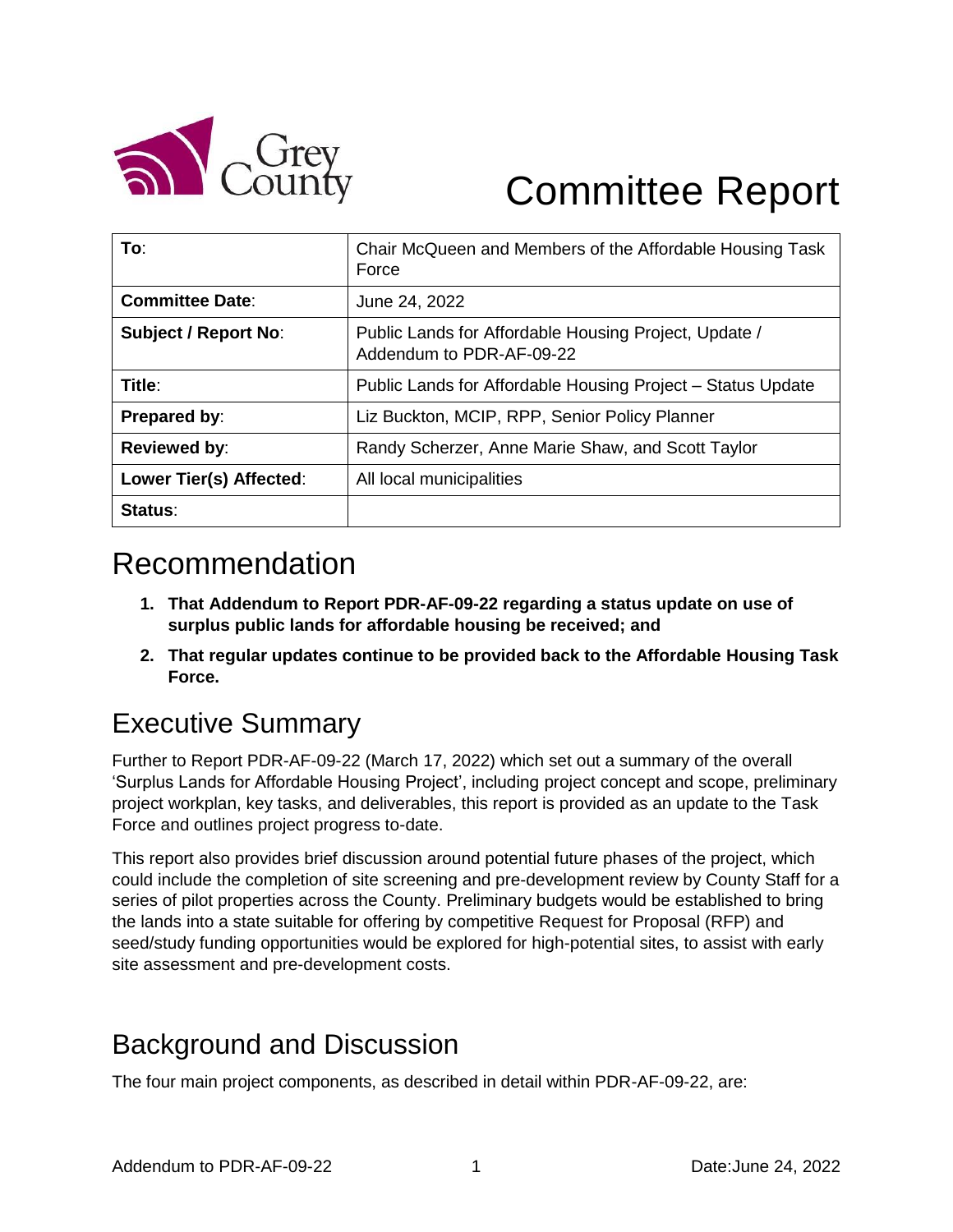- Project Hosting
- Communications: Call to Action & Public Education
- Roundtable: Liaison & Support, and
- Better Practices & Process Mapping.

These elements have been distributed across four workflows, as follows.

### 1. Internal Communications

This workflow focuses on ongoing reporting and dialogue with the Task Force regarding the project.

#### **Status:**

This report is the first project update provided. Additional reporting will occur as project milestones/deliverables are completed, or where an interim update or discussion is warranted to keep the Task Force apprised of project progress.

### 2. Project Hosting & Messaging

This workflow includes:

- data gathering & landscape review activities
- preparation of specific housing targets
- development of key messages, educational materials, resources
- website & GIS tool refinement
- hosting/publication of materials online

#### **Status:**

Data gathering is underway.

The Planning Data Analysis Coordinator has begun an update to summarize statistics and demographic information for the County's Affordable Housing waitlist. This work will provide staff and the Task Force with an updated understanding of the characteristics shared by households on the waitlist and will assist in quantifying accumulated affordable housing needs across the County.

Further, the County's [2015 Housing Data Report](https://docs.grey.ca/share/s/SsqqW3ABQaqjmNdY7w2CLA) has been reviewed in detail to identify the underpinning methodology to guide updates of affordability thresholds for owner and renter households (\$) upon release of 2021 Census Data for household incomes, expected in mid-July 2022. A special data order request has been compiled and submitted to Statistics Canada for the data tables necessary to calculate these updated thresholds. Special data orders will be addressed by Statistics Canada staff, following the general data release.

Following receipt of the custom data order from Statistics Canada, affordability thresholds based upon household income and real-estate market statistics will be updated. An Excel template will be prepared such that interim-year updates can be calculated, using annual inflation data. These thresholds will be evaluated, together with wait list statistics and growth management figures, to guide the creation of a specific affordable housing creation target for the County.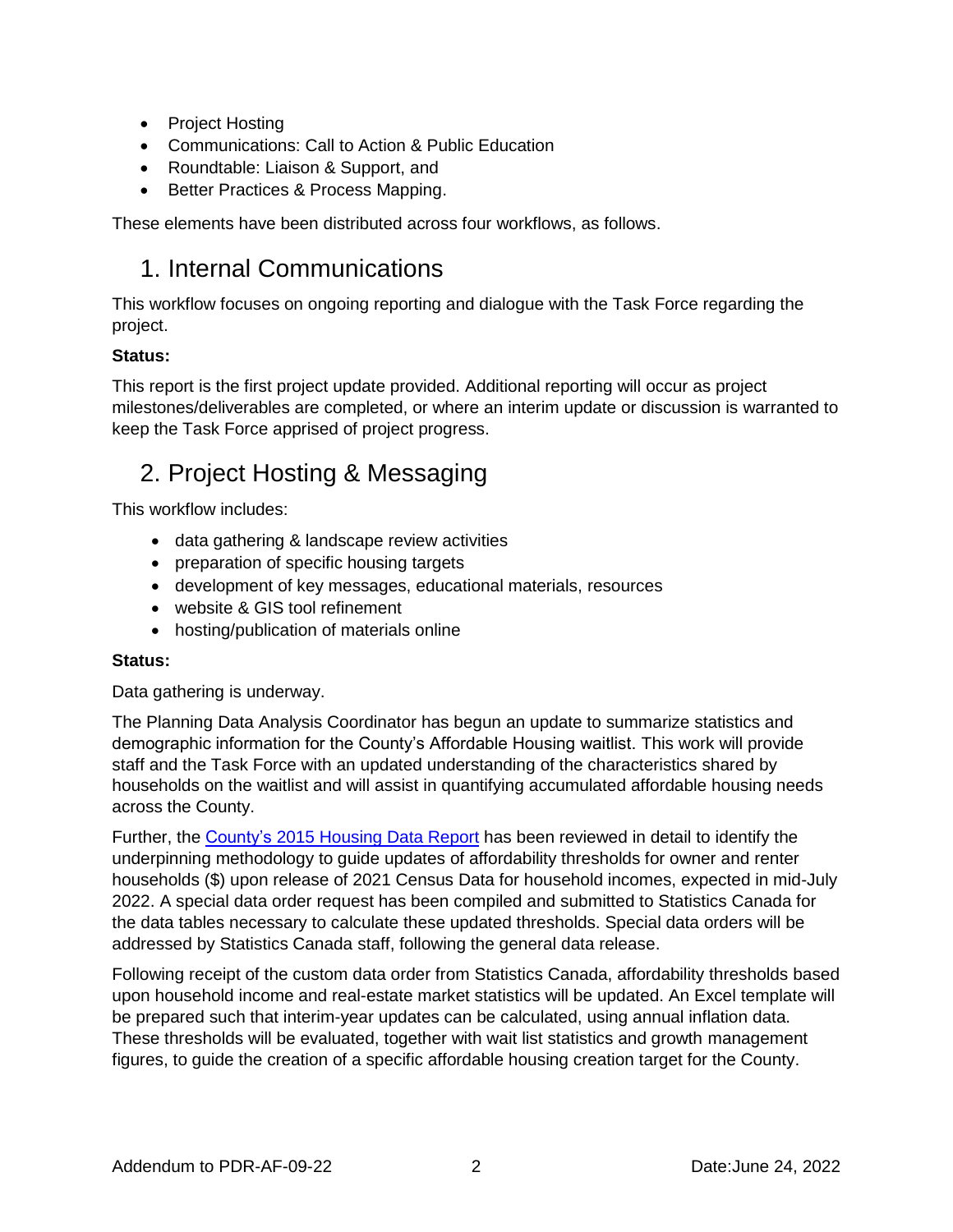Interim 'snapshot' assessments have been completed of current rents, by unit type, for local rental listings available via online platforms such as Kijiji and Facebook Marketplace. March and May figures have been collected, with additional data collection planned for the end of July 2022. This information will provide additional local context around unit pricing and availability and will be shared alongside the updated affordability thresholds, once calculated.

Early conversations have been pursued with County Communications Staff regarding the update and/or expansion of the 'Housing for All' website, and the roll out of key project messaging and materials. Websites of a number of other County and Regional governments in Ontario have been reviewed to explore the different ways in which such information is being shared. Of note is the Affordable Housing 101 portal released by Bruce County in May 2022, available online at:<https://www.brucecounty.on.ca/affordable-housing-101>

Work with Communications staff will continue in the coming months, to confirm the approach and specific messaging for the project, and to detail related updates to the County website. The Bruce County example noted above is similar to what Planning staff have in mind for the website, with affordability targets, tools and community context provided for the County overall, and by individual member municipality.

Refinement of the geographic information systems (GIS) Affordable Housing Screener tool is ongoing, based upon early feedback from local municipal staff provided through our first roundtable meetings.

### 3. Better Practices & Process Mapping

This workflow includes:

- Community Improvement Plan (CIP) status/incentive review
- Granting Agency discussions, program eligibility and site criteria research
- Preparation of process-mapping and identification of key path dependencies for affordable housing creation on surplus public lands
- Ongoing discussions with Legal Staff to ensure compliance under legislation

#### **Status:**

A review of the Community Improvement Plan status for each of the member municipalities has been compiled. The majority (7/9) of the lower-tier municipalities within Grey County now have CIP programs in-place, while the other 2 municipalities are planning CIPs. One of the key functional benefits to municipalities with an approved CIP, is that within the CIP Project Area, they are able to provide financial incentives to landowners and may dispose of lands for CIPrelated purposes, at or below market-rate, without contravention of the bonusing prohibitions of the *Municipal Act*, which would otherwise apply. A subsequent deep-dive review of these plans is also intended, to identify specific incentives that may be useful or appropriate to support affordable unit creation. Information about CIP programs and housing-specific incentives is expected to form part of the 'community tools and context' to be included within the updated website and other project messaging/communications.

In addition to the review of local CIP documents, a number of networking and learning conversations have been undertaken over the past three months with granting agency representatives and various others working locally on the issues of affordable housing and homelessness. A review of applicable County policy and strategic documents, such as the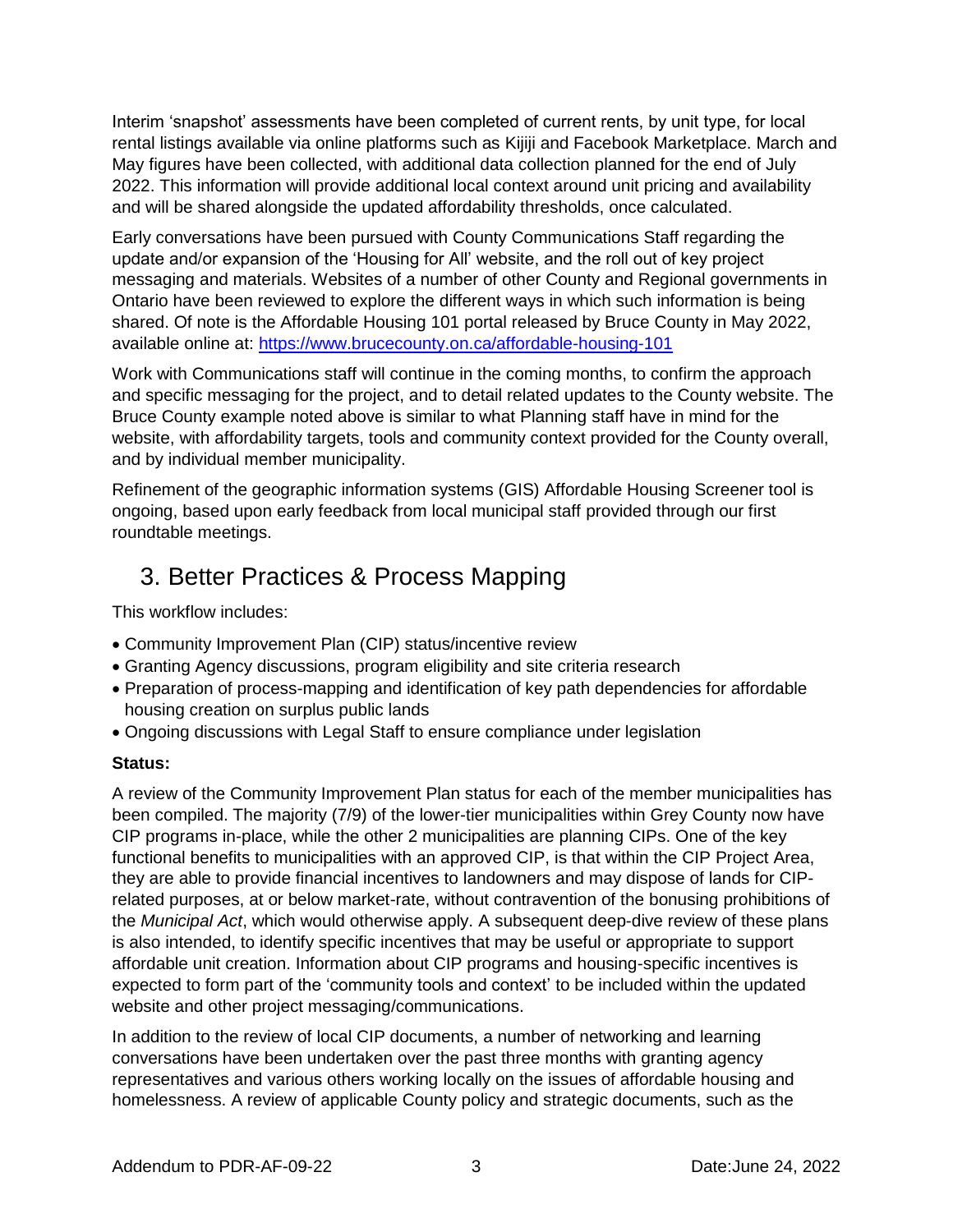Housing and Homelessness Plan, has been undertaken to further glean established directions, targets and better-practices that have already been identified locally. Further, a detailed review of Canada Mortgage and Housing Corporation (CMHC) and Green Municipal Fund (GMF) grant programs, eligibility criteria and supporting information needs has been completed.

These various pieces of information and shared wisdom have been compiled into a preliminary 'Site-Screening/Better Practices' document and an ordered 'Process Mapping' document.

The site-screening document is intended to provide a guiding framework for identification of lands suitable for affordable housing creation, with specific consideration to grant/loan eligibility requirements that relate back to project siting and community characteristics/amenity.

The process mapping document attempts to order the various (typical) steps from initial site screening, through pre-development site investigations, surplus designation, competitive RFP offering, grant application, award and agreements, to building permit issuance. These documents are presently in 'early draft' condition and are expected to be shared with the Task Force at the next project update.

A key observation relating to this ongoing work, is that the screening and development processes are both detailed and complicated, particularly with respect to the coordination and stacking of financial incentives, as will be necessary to achieve economic feasibility for new units to be offered below market-rate. While the site-screening and process mapping documents attempt to capture and integrate key siting considerations together with grant eligibility criteria, they have been compiled based on a 'typical' or simplified site and process. Using a typical process likely excludes some of the related nuance and does not provide a sound basis for project budgeting, given the variability of sites and contexts where such projects may be pursued.

Accordingly, staff hope to further refine these draft documents based on real-world examples and it is proposed that several County and/or municipally owned sites, having base potential for affordable housing creation, be selected as 'pilot' properties for screening and pre-development review.

For these pilot sites, staff will complete an assessment report based on the siting and project characteristics identified in the screening document and will further identify the site-specific process, with reference to the typified process mapping, to bring the lands to a state where they could in-principle be offered for affordable housing development via a competitive RFP process.

This further work will allow for study and investigation needs to be identified for each site and will facilitate creation of a pre-development project budget and review of directly applicable grant opportunities. It will also further inform staff's understanding of the broader budgeting and resourcing requirements that may be involved with the administration of a land bank and affordable housing 'pipeline', as have been contemplated by the Task Force.

### 4. Municipal Liaison

This workflow includes initial outreach and scheduling of project roundtables, firstly with member municipalities. Following completion of project deliverables such as the better-practices and process mapping resources, additional outreach will occur and will be expanded to include other stakeholders and potential partners such as local non-profit housing providers.

#### **Status:**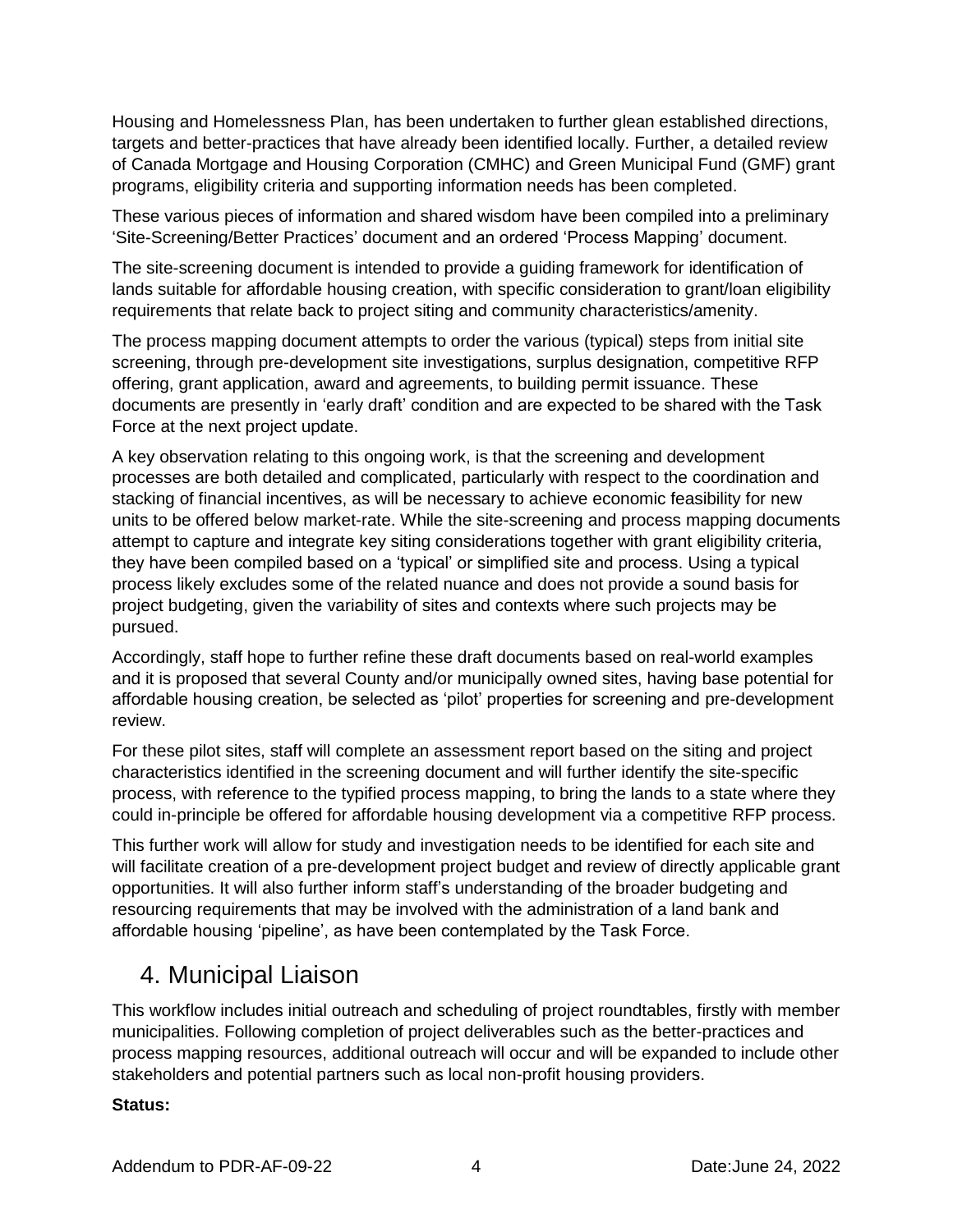The first project roundtables have now been completed. Local municipal planning staff were engaged around the project and invited to attend one of two scheduled sessions in May 2022, together with County staff. Each session began with an affordable-housing brainstorming exercise, with County and local staff working together to populate a list of potential interventions that could be undertaken to positively impact affordable housing supply. These lists were evaluated as a group and sorted by 'spheres of influence', clearly illustrating the fact that there is no single 'silver bullet' solution to affordable housing supply, but rather a range of potential interventions that may be pursued by the County and lower-tier municipalities, both directly and by way of influence and/or advocacy regarding those actions that fall outside of local scope or control.

There was general support for the project expressed by municipal participants, and affordable housing supply was identified as a top-of-mind consideration for all attendees. Local readiness and capacity for direct involvement or partnership in the screening, preparation and offering of surplus lands for housing creation, varies widely from community to community.

County staff understand that it will be important to consider how we best structure the land bank/surplus lands offering process to respect (and/or supplement) staff capacity at the member-municipal level. Engaging around prospective sites together on a collaborative basis may be a suitable approach. Further, it appears there may be an opportunity to support the project by compiling better practices and/or examples of Municipal Sale & Lease of Land procedures to inform future updates at the local level. Municipal approaches relating to identification of surplus lands and their formal designation as such are varied. The roundtable groups expressed that there may be some benefit to a more standardized approach, which could include reference to 'housing-first' policies within proposed Official Plan Amendment #11, and perhaps the notification/circulation of proposed surplus lands to related stakeholders, including the County.

# Legal and Legislated Requirements

There are no additional legal or legislative requirements beyond those sited in PDR-AF-09-22.

# Financial and Resource Implications

Initially this project was to be carried out using existing staff resources, supported by an associated contract staff position (January – August 2022) which was funded from the Social Services Relief Fund. Recently the contract staff person (Liz Buckton) was promoted to a fulltime permanent Senior Policy Planner position. Ongoing staff/time allocation for this project will be maintained within the Senior Policy Planner role, as part of the strategic and special projects component of that position.

Additional staffing or financial resources may be needed as the County progresses with this project. Any additional staffing or financial resource requests not already within the approved 2022 budget, will come back to this Task Force and County Council, or will be included in the draft 2023 budget for consideration by Council.

# Relevant Consultation